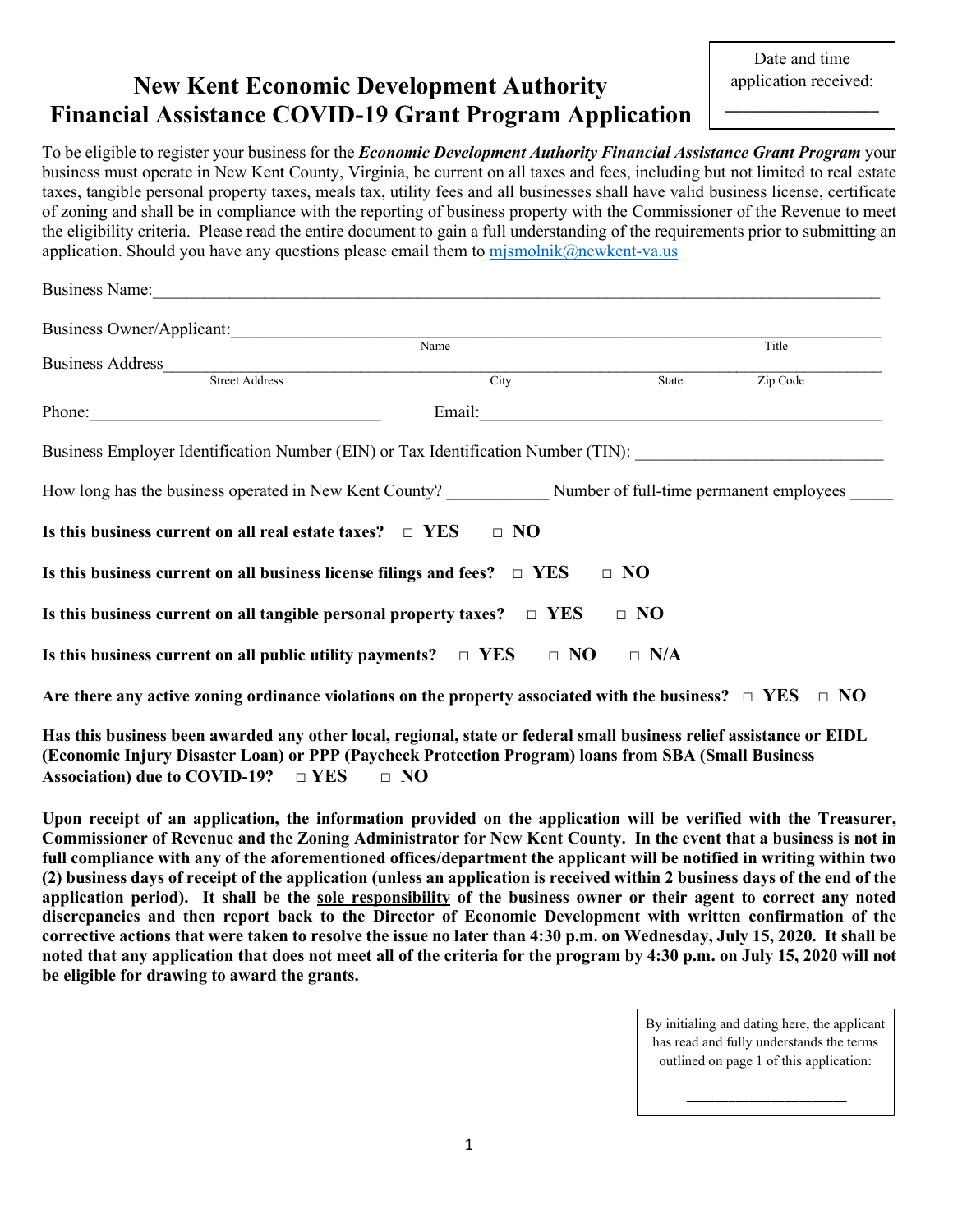Please provide a brief narrative of the negative impact the COVID-19 pandemic has had on your business (include the costs of business interruption caused by required closures caused by COVID 19).

I certify that I have read and understand and am authorized to complete and submit this application on behalf of the Applicant and agree to the terms and conditions contained below. I verify that the statements contained herein are true, accurate, and complete.<br>
<br>  $\blacksquare$ 

Name Date

 $\mathcal{L}_\mathcal{L} = \mathcal{L}_\mathcal{L} = \mathcal{L}_\mathcal{L} = \mathcal{L}_\mathcal{L} = \mathcal{L}_\mathcal{L} = \mathcal{L}_\mathcal{L} = \mathcal{L}_\mathcal{L} = \mathcal{L}_\mathcal{L} = \mathcal{L}_\mathcal{L} = \mathcal{L}_\mathcal{L} = \mathcal{L}_\mathcal{L} = \mathcal{L}_\mathcal{L} = \mathcal{L}_\mathcal{L} = \mathcal{L}_\mathcal{L} = \mathcal{L}_\mathcal{L} = \mathcal{L}_\mathcal{L} = \mathcal{L}_\mathcal{L}$  $\mathcal{L}_\mathcal{L} = \mathcal{L}_\mathcal{L} = \mathcal{L}_\mathcal{L} = \mathcal{L}_\mathcal{L} = \mathcal{L}_\mathcal{L} = \mathcal{L}_\mathcal{L} = \mathcal{L}_\mathcal{L} = \mathcal{L}_\mathcal{L} = \mathcal{L}_\mathcal{L} = \mathcal{L}_\mathcal{L} = \mathcal{L}_\mathcal{L} = \mathcal{L}_\mathcal{L} = \mathcal{L}_\mathcal{L} = \mathcal{L}_\mathcal{L} = \mathcal{L}_\mathcal{L} = \mathcal{L}_\mathcal{L} = \mathcal{L}_\mathcal{L}$  $\mathcal{L}_\mathcal{L} = \mathcal{L}_\mathcal{L} = \mathcal{L}_\mathcal{L} = \mathcal{L}_\mathcal{L} = \mathcal{L}_\mathcal{L} = \mathcal{L}_\mathcal{L} = \mathcal{L}_\mathcal{L} = \mathcal{L}_\mathcal{L} = \mathcal{L}_\mathcal{L} = \mathcal{L}_\mathcal{L} = \mathcal{L}_\mathcal{L} = \mathcal{L}_\mathcal{L} = \mathcal{L}_\mathcal{L} = \mathcal{L}_\mathcal{L} = \mathcal{L}_\mathcal{L} = \mathcal{L}_\mathcal{L} = \mathcal{L}_\mathcal{L}$  $\_$ 

> All applications must be delivered to the following address: New Kent County Visitors and Commerce Center Attn: New Kent Economic Development Department 7324 Vineyards Parkway New Kent, VA 23124

Applications will be received beginning at 8:00am on Wednesday, July 1, 2020 through 4:30 pm on Wednesday, July 15, 2020

No exceptions to the acceptance period listed above will be made

Please note that the New Kent County Visitors and Commerce Center will not be staffed beyond 4:30 pm on weekdays and no staff will be present on the following days: July 3-5 and July 11-12

> The drawing for the grant awards will be held at 9:00 am on Friday, July 24, 2020 at the New Kent County Visitors and Commerce Center 7324 Vineyards Parkway, New Kent, VA 23124

> > By initialing and dating here, the applicant has read and fully understands the terms outlined on page 2 of this application: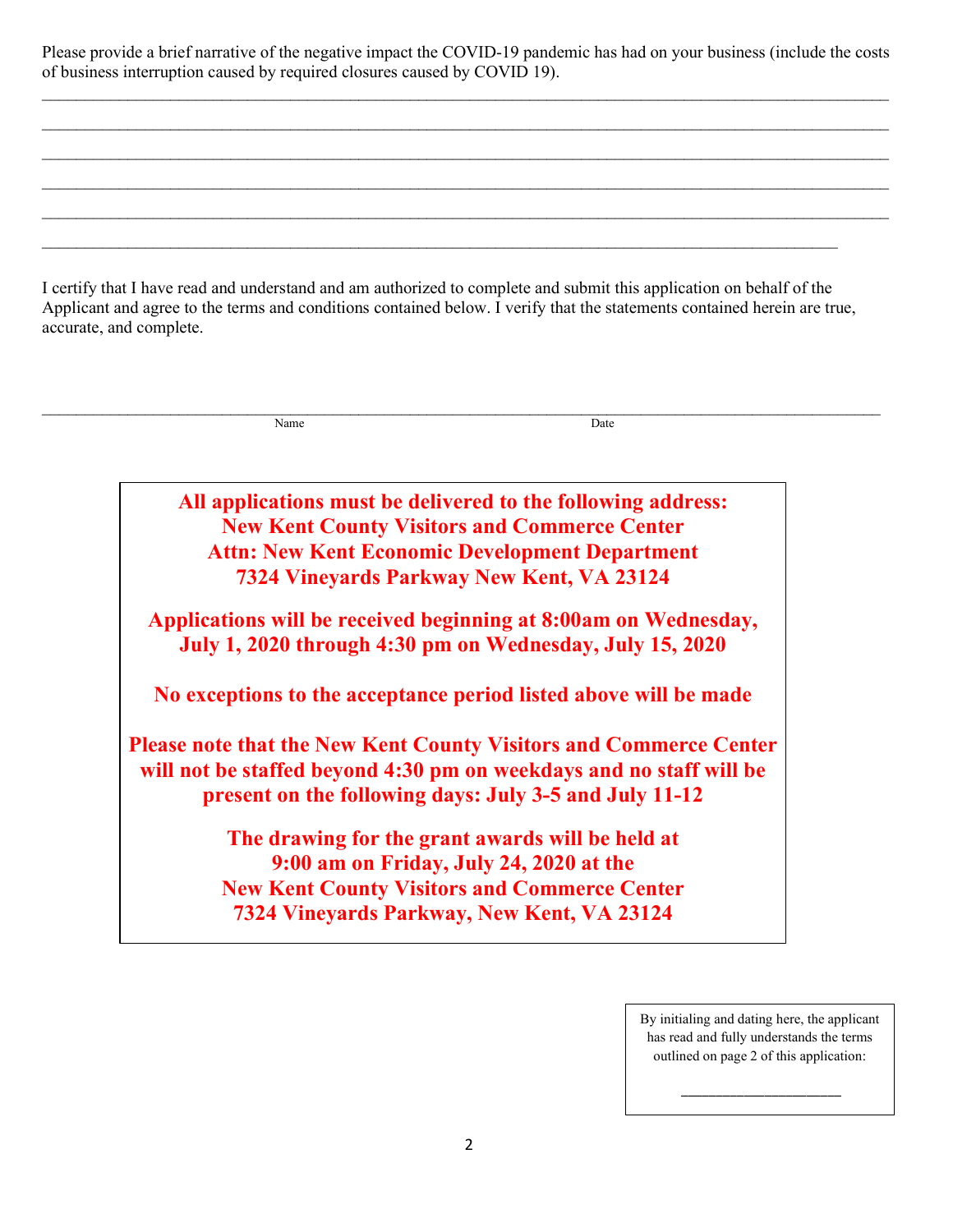## New Kent County Economic Development Authority Financial Assistance COVID-19 Grant Program

The New Kent County Board of Supervisors approved \$100,000 of funding to the New Kent County Economic Development Authority to provide a grant program for business located in New Kent County that have been negatively impacted by the COVID-19 pandemic. The \$100,000 dedicated to the program is part of the \$2,014,610 federal funding New Kent County received from the Coronavirus Aid, Relief and Economic Security (CARES) Act. Businesses may use the grant funds for wages, utilities, operating costs, inventory, and business capital impacted by the COVID-19 closures.

The application process starts at 8:30 a.m. on Wednesday, July 1, 2020 and ends at 4:30 p.m. Wednesday, July 15, 2020. All applications must be delivered to the New Kent County Visitors and Commerce Center Attention: New Kent County Economic Development located at 7324 Vineyards Parkway, New Kent, Virginia 23124, between the hours of 8:00 a.m. – 4:30 p.m. Monday thru Friday. The Visitors and Commerce Center closes at 3:00 p.m. on weekdays, however staff will be present to receive any applications until 4:30 p.m. on weekdays If the application will be delivered after 3:00 p.m. and before 4:30 p.m. please call 804-966-9631 so that we can meet you at the front door or in the parking lot. The Visitors and Commerce .Center will be closed on July 3-5, 2020 and on July 11-12, 2020.

The application will be posted online at www.yesnewkent-va.us beginning on Wednesday, July 1, 2020 thru July 15, 2020. Applications will be reviewed by a review panel comprised of three members of the New Kent County Economic Development Authority and the Director of Economic Development.

Grants will be awarded to qualified applicants by lottery at 9:00 a.m. on Friday, July 24, 2020 at the New Kent Visitors and Commerce Center, New Kent, VA 23124. The drawing will also be live streamed on Facebook. There will be a maximum of 40 grants with a minimum amount of \$2,500 per grant. Applicants will be notified by email and will be mailed a notification letter whether or not the business is receiving an award. Applicants do not need to be present for the drawing on July 24, 2020.

#### The review committee will consider the following items to determine if a business is eligible for the grant drawing:

- The business must be located in New Kent County, Virginia.
- The business must have fewer than 25 permanent, full-time employees.
- The business must be current on all taxes and fees, including but not limited to real estate taxes, tangible personal property taxes, meals tax, utility fees and all businesses shall have valid business license, certificate of zoning and shall be in compliance with the reporting of business property with the Commissioner of the Revenue.
- The businesses must have been in operation for at least one year in New Kent County in advance of the local COVID-19 declaration, which was made on March 13, 2020.
- The business must explain how they have suffered a financial loss due to the closures or economic slowdown associated with the COVID-19 pandemic.

By initialing and dating here, the applicant has read and fully understands the terms outlined on page 3 of this application: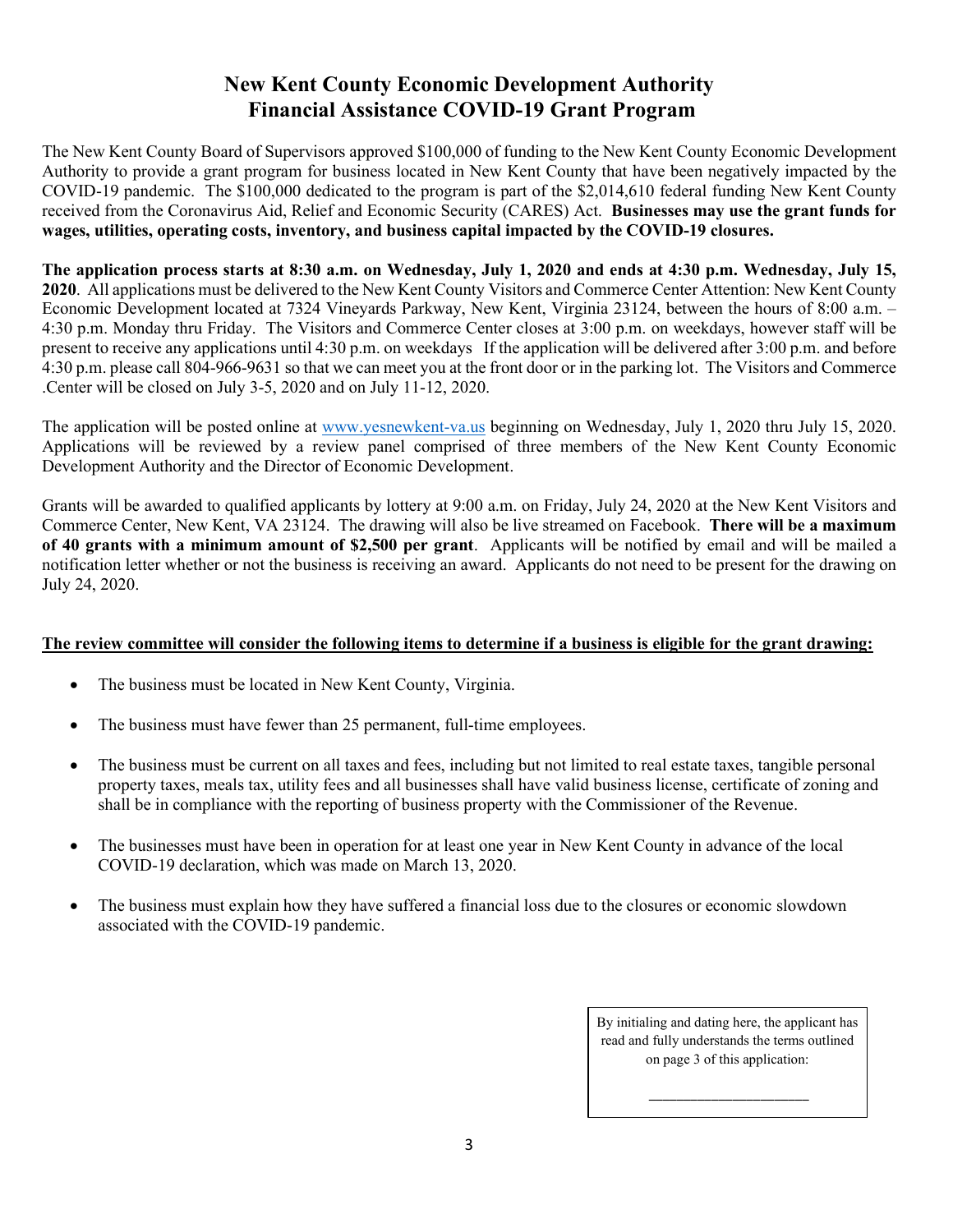#### The following businesses or entities are NOT eligible for a grant if any of the following conditions apply:

- Businesses who have been awarded or received any other local, regional, state or federal small business relief assistance or EIDL (Economic Injury Disaster Loan) or PPP (Paycheck Protection Program) loans from SBA (Small Business Association) due to COVID-19 are not eligible.
- Franchises and/or chains are not eligible.
- Nonprofit organizations are not eligible.
- Independent contractors working on gig platforms (such as Airbnb, Fiverr, Uber, Lyft, Instacart, etc.) are not eligible.
- Independent contractors operating multilevel or network marketing businesses (such as Avon, Mary Kay, 5LINX, Pampered Chef, etc.) are not eligible.

#### Terms and Conditions

1. The submission of an application for the Grant constitutes an unconditional agreement to, and acceptance of, these Terms and Conditions. The Applicant is responsible for ensuring his or her familiarity with the Terms and Conditions.

2. By submitting an application, the Applicant certifies that it is not under any agreement or restriction that prohibits or restricts its ability to disclose or submit the materials included in the application or otherwise to apply for the Grant.

3. Applicants acknowledge and agree that information (excluding proprietary financial and employee information) submitted by Applicants may be used in the promotion of the Grant and will be displayed on public webpage(s) showcasing selected businesses.

4. The Applicant acknowledges and agrees that the information provided herein may be subject to disclosure, including under the Virginia Freedom of Information Act, Va. Code §§ 2.2-3700, et seq.

5. The Applicant gives permission and waives the confidentiality of any confidential tax information concerning the Applicants tax payment status, licensing status and business revenue information, so that the New Kent County Department of Economic Development may verify the tax payment status, licensing status and business revenues of the Applicant.

6. The Applicant hereby acknowledges and certifies that the information and representations set forth by the Applicant in the application are true and accurate in all respects as of the date of the submission of the application. The Applicant acknowledges that the Economic Development Authority of New Kent County will make evaluations and awards of Grant proceeds in reliance on the information provided by the Applicant, and that the information and representations set forth by the Applicant are material to the award of the Grant.

7. The Applicant hereby acknowledges that the New Kent County Development Authority has established certain criteria for qualified Applicants and applications, and that Applicants and applications that do not satisfy the established criteria shall not be considered. The criteria for qualified Applicants and applications are set out within. Applicant acknowledges and agrees that the determination of whether an Applicant or application satisfies the criteria for qualified Applicants and applications is solely in the discretion of the New Kent County Economic Development Authority. The Applicant acknowledges that all grant award decisions are final and are not subject to appeal.

8. The Applicant acknowledges and agrees that in the event the Applicant is awarded a Grant, the Applicant will use the Grant proceeds for the purposes described in the application.

9. The Applicant acknowledges and agrees that if the Applicant is awarded a Grant, and if within 90 days of the award the Applicant terminates the business then, upon sixty (60) days' notice by the County, the Applicant shall return the full amount of the Grant funds awarded to the New Kent County Economic Development Authority.

> By initialing and dating here, the applicant has read and fully understands the terms outlined on page 4 of this application:

> > $\overline{\phantom{a}}$  , where the contract of the contract of the contract of the contract of the contract of the contract of the contract of the contract of the contract of the contract of the contract of the contract of the contr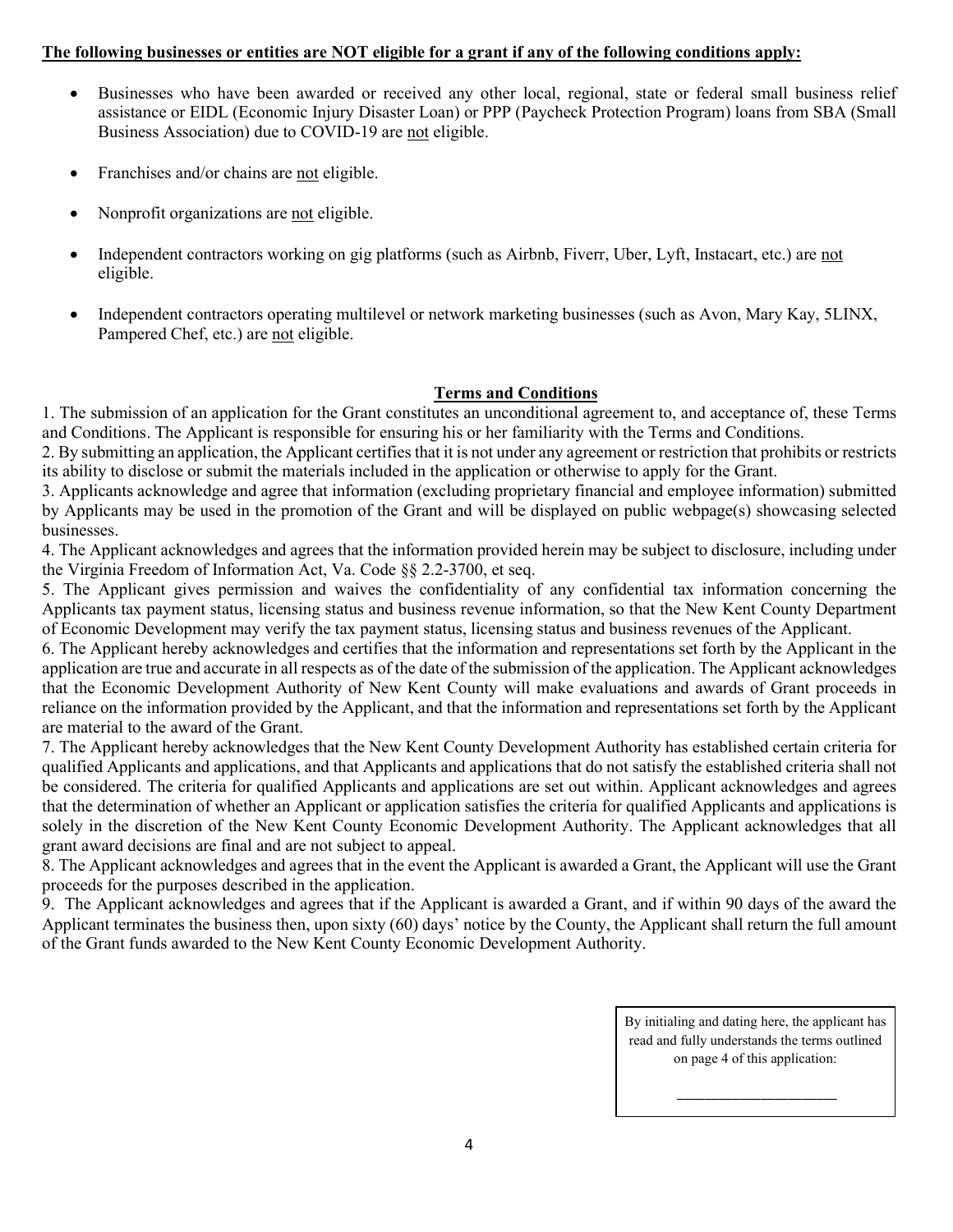10. The Applicant acknowledges and agrees that if the Applicant is awarded a Grant, and if within one year of the award the Applicant moves its principal place of business outside of New Kent County then, upon sixty (60) days' notice by the County, the Applicant shall return the full amount of the Grant funds awarded to the New Kent County Economic Development Authority.

11. The Applicant acknowledges that Grant recipients may be selected from qualified applications through a lottery process.

12. The Applicant acknowledges that the information and representations in the application may be verified by New Kent County and/or the New Kent County Economic Development Authority. The verification may occur prior or after the lottery. If an application contains inaccurate or incomplete information, or misrepresentations, the application may be rejected. An application rejected prior to a lottery award will not be placed in the lottery. If an application rejected after a Grant is awarded by lottery, but the funds are not disbursed, the Grant funds will not be disbursed and the Grant will be null and void. If an application is rejected after a Grant is awarded by lottery, and the funds are disbursed, then upon sixty (60) days' notice by the County, the Applicant shall return the full amount of the Grant funds awarded to the New Kent County Economic Development Authority and the Grant will be null and void.

13. In consideration of the time, expertise and other resources provided by New Kent County and the New Kent County Economic Development Authority, the Applicant, to the full extent permitted by law, by submitting an application voluntarily releases New Kent County and the New Kent County Economic Development Authority from any and all claims, actions, damages, costs or liabilities of any kind relating to or arising from or in connection with the awarding, advertising, receipt, and/or use or misuse of any Grant or participation in any related activities.

14. The Applicant covenants to save, defend, hold harmless and indemnify New Kent County and the New Kent County Economic Development Authority and all of its officers, departments, agencies, agent, and employees (Collectively the ''County') from and against any and all claims, losses, damages, injuries, fines, penalties, costs (including court costs and attorney's fees, charges, liability, or exposure), however caused, resulting from, arising out of, or in any way connected with this application.

> By initialing and dating here, the applicant has read and fully understands the terms outlined on page 5 of this application: